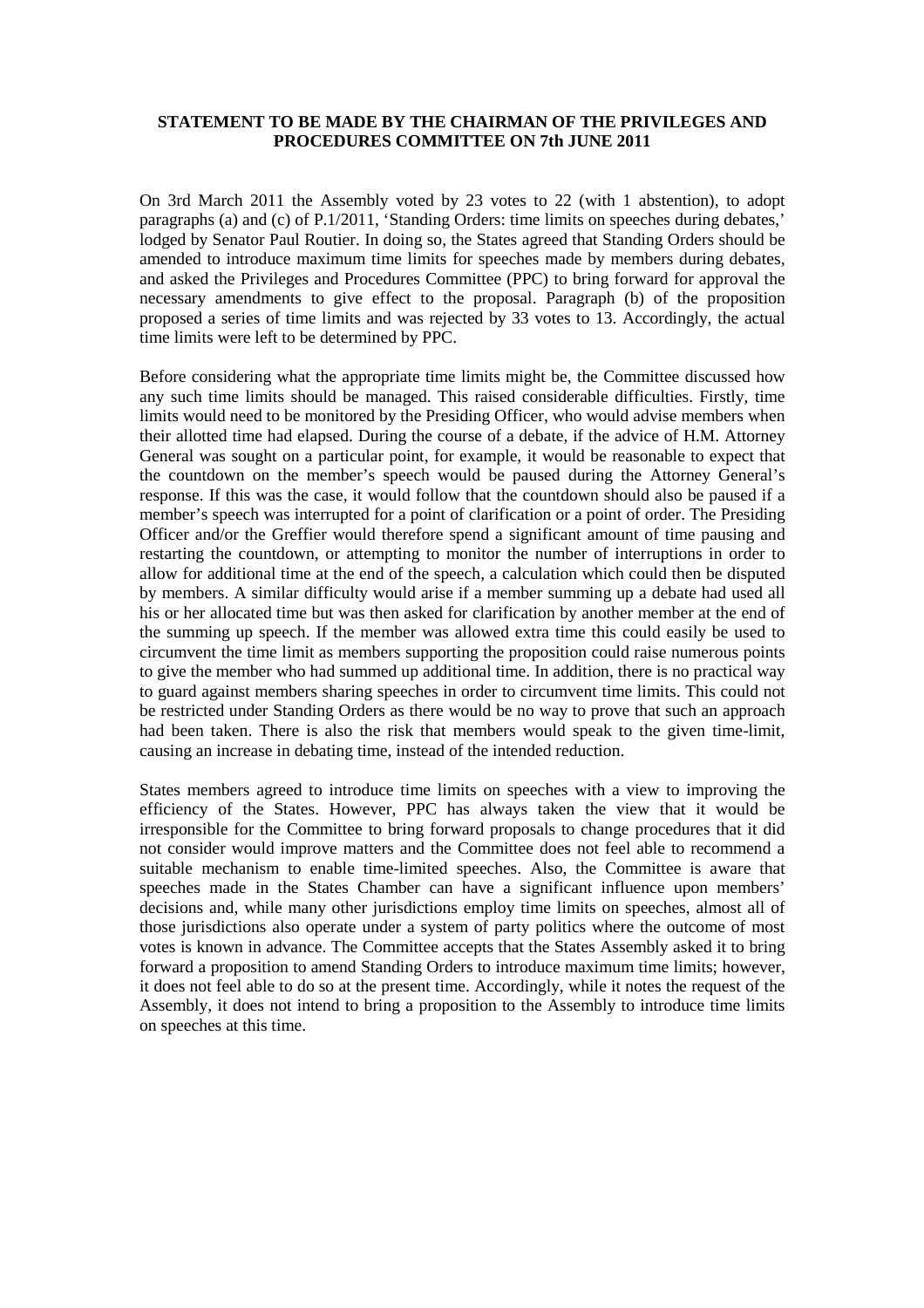# **5. Statement by the Chairman of the Privileges and Procedures Committee regarding the proposal to introduce a time limit for speeches**

## **The Deputy Bailiff:**

Very well, that brings questions without notice to an end. We now come to J; there is nothing under J. K, Statements on a Matter of Official Responsibility, the Chairman of the Privileges and Procedures Committee will make a statement about the proposal to introduce a time limit for speeches.

# **5.1 The Connétable of St. Mary (Chairman of the Privileges and Procedures Committee):**

On 3rd March 2011 the Assembly voted by 23 votes to 22, with one abstention, to adopt paragraphs (a) and (c) of P.1/2011, Standing Orders: time limits on speeches during debates, lodged by Senator Paul Routier. In doing so, the States agreed that Standing Orders should be amended to introduce maximum time limits for speeches made by Members during debates and ask the P.P.C. (Privileges and Procedures Committee) to bring forward for approval the necessary amendments to give effect to the proposal. Paragraph (b) of the proposition proposed a series of time limits and was rejected by 33 votes to 13. Accordingly, the actual time limits were left to be determined by P.P.C. Before considering what the appropriate time limits might be, the Committee discussed how any such time limits should be managed. This raised considerable difficulties. Firstly, time limits would need to be monitored by the Presiding Officer, who would advise Members when their allotted time had elapsed. During the course of a debate - if the advice of Her Majesty's Attorney General was sought on a particular point, for example - it would be reasonable to expect that the countdown on the Member's speech would be paused during the Attorney General's response. If this was the case, it would follow that the countdown should also be paused if a Member's speech was interrupted for a point of clarification or a point of order. The Presiding Officer and/or the Greffier would, therefore, spend a significant amount of time pausing and restarting the countdown or attempting to monitor the number of interruptions in order to allow for additional time at the end of the speech, a calculation which could then be disputed by Members. A similar difficulty would arise if a Member summing up a debate had used all his or her allotted time but was then asked for clarification by another Member at the end of the summing up speech. If the Member was allowed extra time, this could easily be used to circumvent the time limit as Members supporting the proposition could raise numerous points to give the Member who had summed up additional time. In addition, there is no practical way to guard against Members sharing speeches in order to circumvent time limits. This could not be restricted under Standing Orders as there would be no way to prove that such an approach had been taken. There is also the risk that Members would speak to the given time limit, causing an increase in debating time instead of the intended reduction. States Members agreed to introduce time limits on speeches with a view to improving the efficiency of the States. However, P.P.C. has always taken the view that it would be irresponsible for the Committee to bring forward proposals to change procedures that it did not consider would improve matters and the Committee does not feel able to recommend a suitable mechanism to enable time limited speeches. Also, the Committee is aware that speeches made in the States Chamber can have a significant influence upon Members' decisions and, while many other jurisdictions employ time limits on speeches, almost all of these jurisdictions also operate under a system of party politics where the outcome of most votes is known in advance. The Committee accepts that the States Assembly asked it to bring forward a proposition to amend Standing Orders to introduce minimum time limits. However, it does not feel able to do so at the present time. Accordingly, while it notes the request of the Assembly, it does not intend to bring a proposition to the Assembly to introduce time limits in speeches at this time.

### **The Deputy Bailiff:**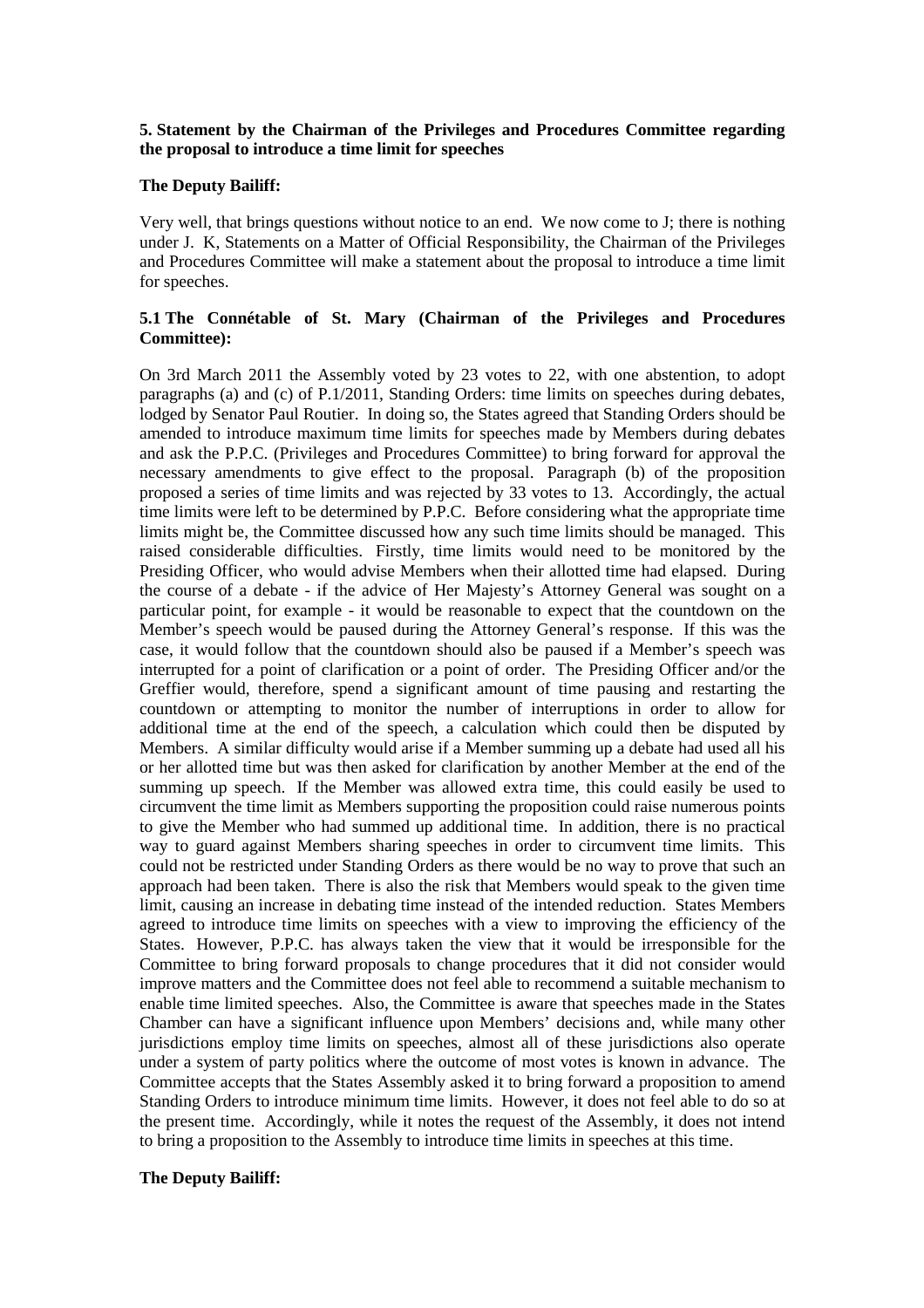The statement is made. It is now open for questions. Senator Routier.

# **5.1.1 Senator P.F. Routier:**

I have to say I am very disappointed with this statement this morning. **[Approbation]** The excuses which are given for not being able to administer such a scheme, I think, are pretty flawed really because other jurisdictions manage to do it and I cannot see that they have got it wrong totally. The question I would like to ask is why does the Committee consider that all other jurisdictions that do have time limits have it wrong and why have they come to that decision?

## **The Connétable of St. Mary:**

Well, I would like to say that I am also disappointed that P.P.C. have not been able to resolve this matter because, of course, it is a matter of pride that we do respond well to States instruction. However, it is futile to bring forward things that, even on committee we cannot come to a consensus on; because, of course, by nature of the Committee's make-up, we have a broad span of the Assembly. I would point out to Senator Routier that the States Assembly was unable to come to a decision on time limits and so, therefore, simply telling P.P.C. to go away and do something that the Assembly itself is not able to support seems really quite difficult. P.P.C. has tried to do this and, as I have explained in the statement, most of the jurisdictions that use a time limit system have a different makeup to the way that the States Assembly works involving party politics. That has a considerable effect on the way that speech timings could be implemented.

# **5.1.2 Deputy R.G. Le Hérissier:**

Given that this was not found to be the way forward, would the Chairman outline what the Committee's views were as to how debates can be made more effective in this Assembly?

### **The Connétable of St. Mary:**

The task we were given was to introduce time limits and that is the task upon which we focused. Various statements were made during the debate which we looked at, Members saying that self-regulation was best, that Members were learning, and P.P.C. hopes that that will be the case and that Members will regulate themselves. But we stuck here to our specific task of trying to find a way of introducing a time limit, which we were, sadly, unable to do.

## **5.1.3 Senator A. Breckon:**

Does the Chairman agree with me that quality is more important than quantity and the worst offenders for waffling on a bit are Ministers in speeches and answering questions?

### **The Connétable of St. Mary:**

Yes and no. I do agree that quality is often much better than quantity. As for the second point, I have no opinion. **[Laughter]**

### **5.1.4 Deputy M. Tadier:**

Will the Chairman advise why these comments were not delivered in advance of the initial debate on time limits, as it seems that they are particularly germane and would have set the tone for the debate? Many of these arguments given here show that time limits themselves, rather than necessarily the actual time limit in terms of minutes, is problematic in the first place and it would have been useful if we had have known P.P.C.'s position more clearly at the start of that debate. Does the Chairman agree?